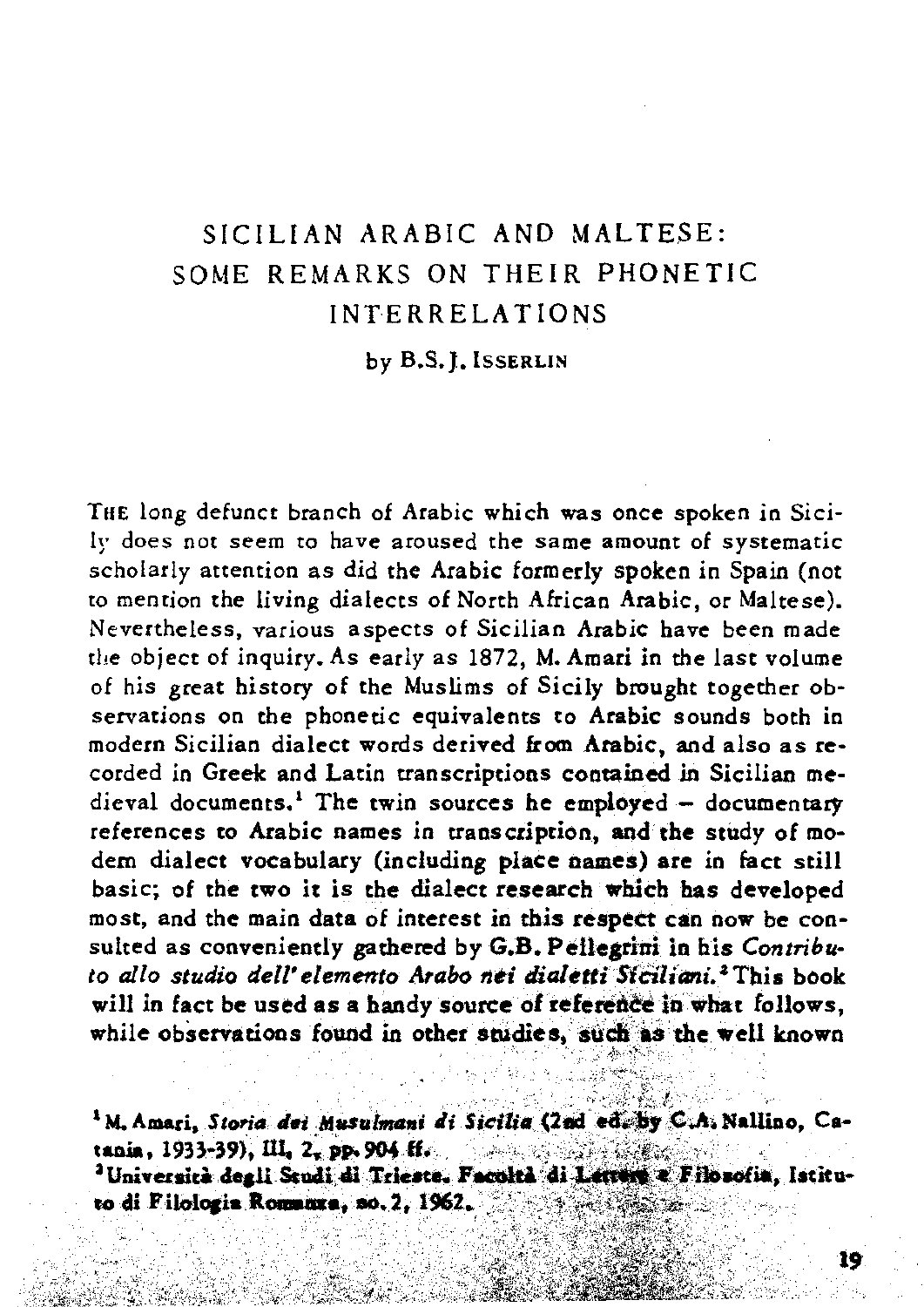work by Steiger on Hispano-Arabic<sup>3</sup> which bear on our subject will naturally also be taken cognizance of.

That the Arabic of Sicily should have been related to the language spoken in Medieval Malta, and that indeed it still offers close analogies to Maltese as spoken now, *is* a natural assumption, largely borne out by research, and this view is widely accepted now. However, in detail our source material is imperfect, and we have on both the Sicilian and Maltese sides far less in the line of accurate and comprehensive description than would be desirable. For Maltese, a full record of present day dialectical, as against the literary standard, language is only being gathered now. Going backwards in time we find that before the eighteenth century data are very scanty, though a little may be gathered from such isolated *pieces* of information as the late sixteenth century word list gathered by Megiser, and recently discussed by W. Cowan.<sup>4</sup> Additional evidence for earlier centuries may become available when the notarial documents of the fifteenth century with their wealth of transcribed personal and place names, now being studied by Wet· tinger, receive systematic linguistic scrutiny.5 Such documentation does not as yet however, take us near the time when Malta and Si·

<sup>3</sup>A. Steiger, *Contribucion a la fonetica del hispano-arabe* y *de los arabismos en el ibeTo-romanico* y *el Slcz/iano* (Madrid, 1932).

·W.Cowan, IAn Early Maltese Word-List,' *Journal o/.\1altese Studies.* no. 2,1964, pp. 217-22').

<sup>5</sup>G. Wettinger, 'The Distribution of Surnames in Malta in 1419 and the 1480s,' Journal of Maltese Studies, no. 5, 1968, pp. 25-48: id., 'Late Medieval Maltese Nicknames,' *Journal of Maltese Studies*, no.6, 1971, pp. 3-1-46. The well known Cantilena written by Peter Caxaro in the 15th century, and published by G. Wettinger and M. Fsadni *(Peter Caxaro's Cantilena,* Malta, 1968), is not subjected to systematic scudy here, since, being poetry, it may well contain linguistic features not shared to the Same extent by ordinary contemporary prose. However, it is obvious (especially in the light of the linguistic analysis offered by E. Fenech (The Medieval Maltese 'Song of Misfortune' to be published in *The Journal of Semitic Studies)* that the poem gives evidence of a number of features discussed below, such as a very widespread 'ima:la of a: to *e:* (while the absence of the tafhi:m of 'Alif  $(a: \ge 0)$  is lacking). There are likewise occurrences of epenthetic vowels ('andihe, line 3; 'nitila., line 6; etc) as well as occasional indications of the presence of vowel harmony (as in fo 'omorkom, at the end of line 2; muq'sule, line 4.)' Devoicing of consonants is not apparent (cf. in'sib, line 9).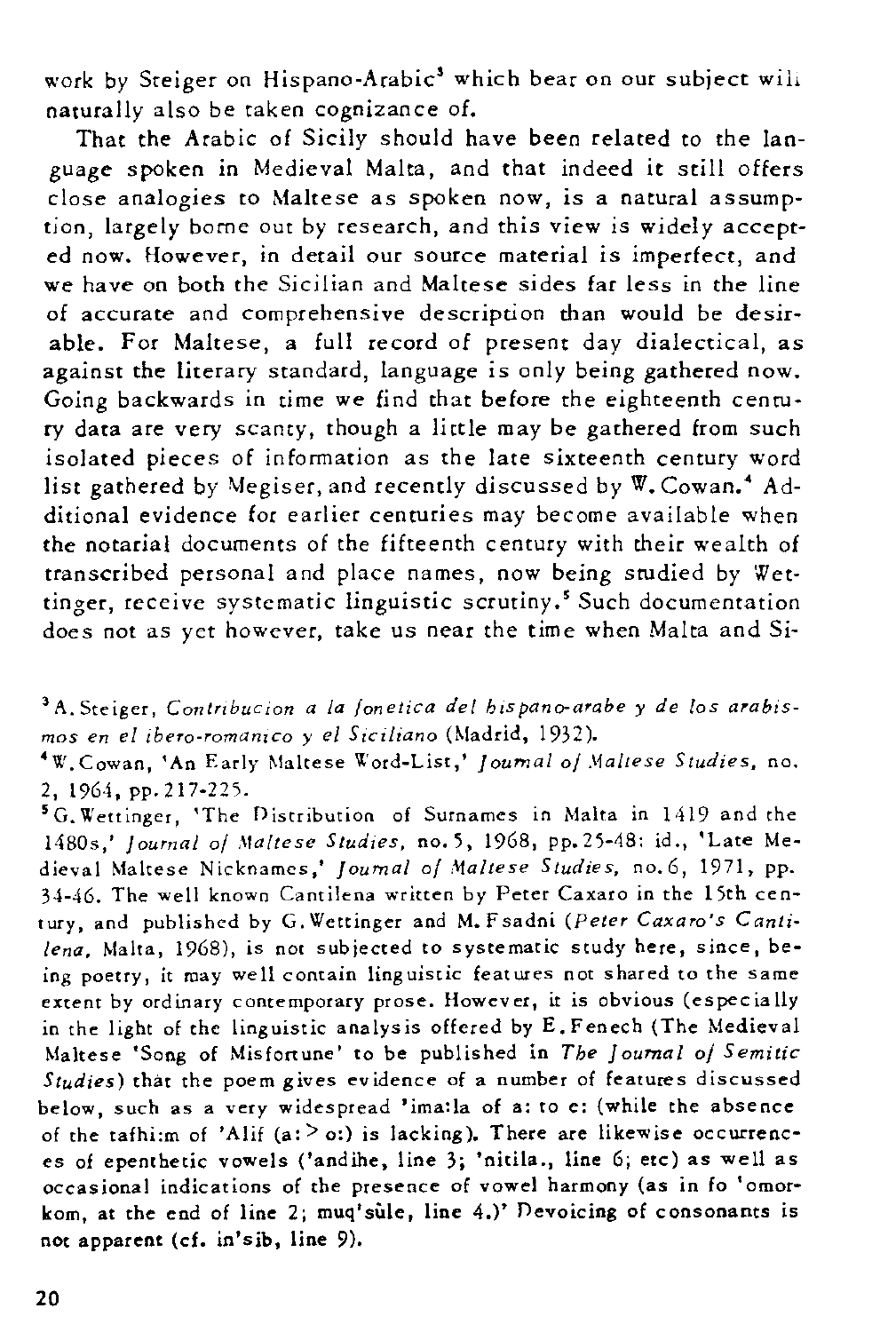cily were both *still* largely Muslim. On the *Sicilian side* rhe modern dialect and place name vocabulary *is* centuries removed from the Arab period, while transcriptions in documents such as those gathered by S. Cusa' are vitiated, not only by the presumably scant desire for phoneric accuracy found among the scribes responsible for the transcriptions, but also by the fact that the Greek and Latin alphabets do anyhow not lend themselves to represent distinctions which are of vital importance for Arabic, like those between **emphatic and non-emphatic consonants (where vowels are concern**ed, handicaps are somewhat less serious). This makes it, e.g. extremely di.fficult ro determine whether *Sicilian* Arabic in any part of the island was already exhibiting signs of the tendency towards the fusing of emphatic and non-emphatic consonants, which is such an important feature of modern Maltese. Nor do there appear to be, at present, any clear indications as to the presence or absence of regional dialectical features within Sicilian Arabic - though the presence of such within the far smaller area occupied by presentday Maltese, coupled with the fact that Sicily was colonized by Arab speakers of varied origins, who over part of the country settled in lands which had originally been ruled by Punic speakers but elsewhere by Greeks, makes one suspect there may well have **been dialect variants.** 

A proper study of the relations between Sicilian, Arabic and Maltese would have to be based on substantial preliminary study of the sources. This cannot be attempted here, and only some brief selected observations on certain salient points which may be of interest for the relation between the two languages will be offered.

We will begin by a review of certain features concerning vowels. Here a review of the data contained in Pellegrini's book gives rise to the· impression that the type of Arabic from which present-day Sicilian dialect words of Arabic derivation descended was, where pronunciation is concerned, on the whole not too far removed from standard Arabic - that it was less modified than the contemporary Arabic of Spain, where the transcriptions gathered by Steiger' show in particular very pronounced tendencies towards the 'ima:la of a and a: towards e and e: - a tendency not shared to **the** same deg-

**6S.Cusa,** *I DitJlomi Greci* **It** *Arabi di Sicilia.* vol. I, **Paletmo, 1882.** 

<sup>7</sup> A. Steiger, op. cit., passim. The juxtaposition of Spanish forms taken **from tbis work, with Sicilian dialect forms, in Pellegtini's tabulations is particularly instructive.**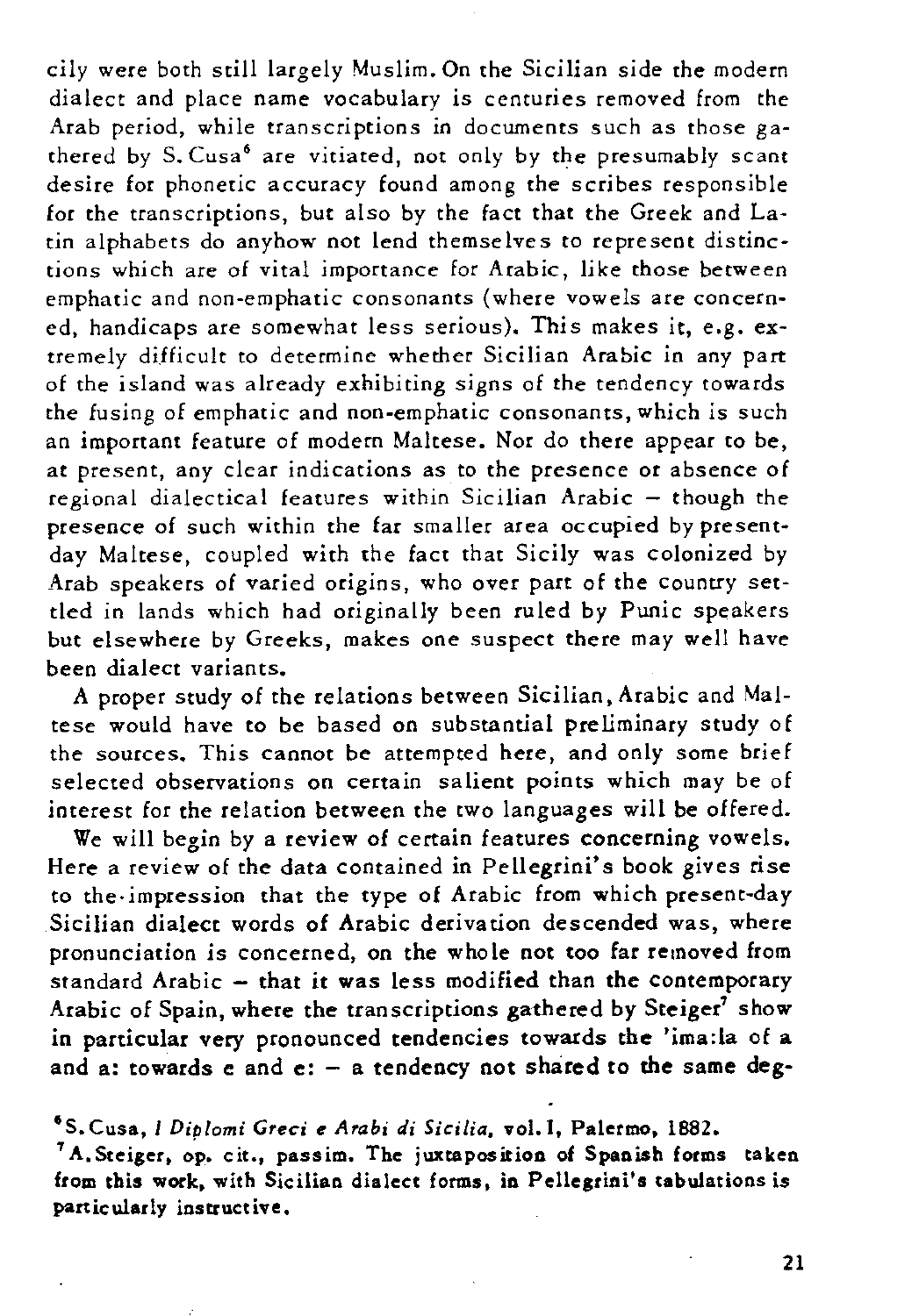*ree in* the *Sicilian* vocabulary. It must be said, however, that place names, like those gathered by Avolio,' like bebbu and Bibbia for Ar. ba:b<sup>9</sup> or delia for Ar. da:liyah<sup>10</sup> show this feature more, and the onomastic material contained in the documents published by Cusa **indicate the presence of the 'irna:la of a and a: to a degree which**  may be regarded as analogous to the conditions represented by **Spanish documentary evidence (except in a consonantal environ**ment which prevents this) Cf. examples like otopythev, axtet,  $\alpha$ <sup>2</sup>  $\alpha$ <sup>1</sup>  $\alpha$ <sup>1</sup>  $\alpha$ <sup>2</sup>  $\beta$   $\alpha$   $\beta$   $\alpha$ <sup>1</sup>  $\alpha$ <sup>1</sup>  $\alpha$ <sup>1</sup>  $\alpha$ <sup>1</sup>  $\alpha$ <sup>1</sup>  $\alpha$ <sup>1</sup>  $\alpha$ <sup>1</sup>  $\alpha$ <sup>1</sup>  $\alpha$ <sup>1</sup>  $\alpha$ <sup>1</sup>  $\alpha$ <sup>1</sup>  $\alpha$ <sup>1</sup>  $\alpha$ <sup>1</sup>  $\alpha$ <sup>1</sup> dichotomy of evidence is hard to explain: where the medieval do**cuments are concerned the predominance of forms with 'irna:la may**  be due to the general application to all texts of a scribal tradition **developed in certain urban conditions where the feature was strong. In Maltese, the transition from a: into e:, dialectically maintained in certain cases, precedes the further transition from a:>e: >ie, which is now such a typical feature; so in Maltese as in Sicilian Arabic e:** >a: **must at one stage have been widespread. As**  for the realisation of  $a$ : >  $e$ : > ie, it seems extremely badly attested in Sicilian Arabic, though perhaps it was found, witness Sic. ticchiena for Arabic dukka:n(a);<sup>12</sup> so perhaps this modification was just coming in when Sicilian Arabic ceased to develop. In late sixteenth century Maltese, ie for a: is fairly weIl attested in Megiser's list (cf. nos 26 (mnieher), 32 (siech), 46 (chtieb), 56 (siemel) 70 (rieh) etc., if the German transcription indicates, not i: which seems unlikely, but a diphthong).<sup>14</sup> However, ie $\leq$ e: $\leq$ a: is not universal, cf. Megiser's no. 108, Quachat aszirin for modern Maltese **wiehed u ?osri:n. <sup>15</sup>**

The opposite phenomenon, the 'tafhim of 'alif' which leads to the realisation of a: as 0:, and which is very typical of Maltese

**'C.Avolio, tSaggio di toponomastica siciliana:** *Archivio Glottologico ltaliano.* Supplemento VI (1898), 71-118. **9C. A"oliJ, op. Clt., p.89. lOCo Avolio, op. cit., p.93. l1S.Cusa, op. cit., p.3 and** *passim.*  **12G.B. Pellegrini, op. cit., p.66. llw. Cowan, op. eit., 21B H. 14W. Cowan, ibid., p.2lB, 00,8 refers to the present phonetic equivalent i: for the spelling ie in German; while this might suit some cases where the spelling ie is employed in Megiser's list, it hardly suits others, like**  no. 56 (siemel/sieme!) - whereas the diphthong would suit all. **15 W. Cowao, Ope cic., p.224.** 

ź.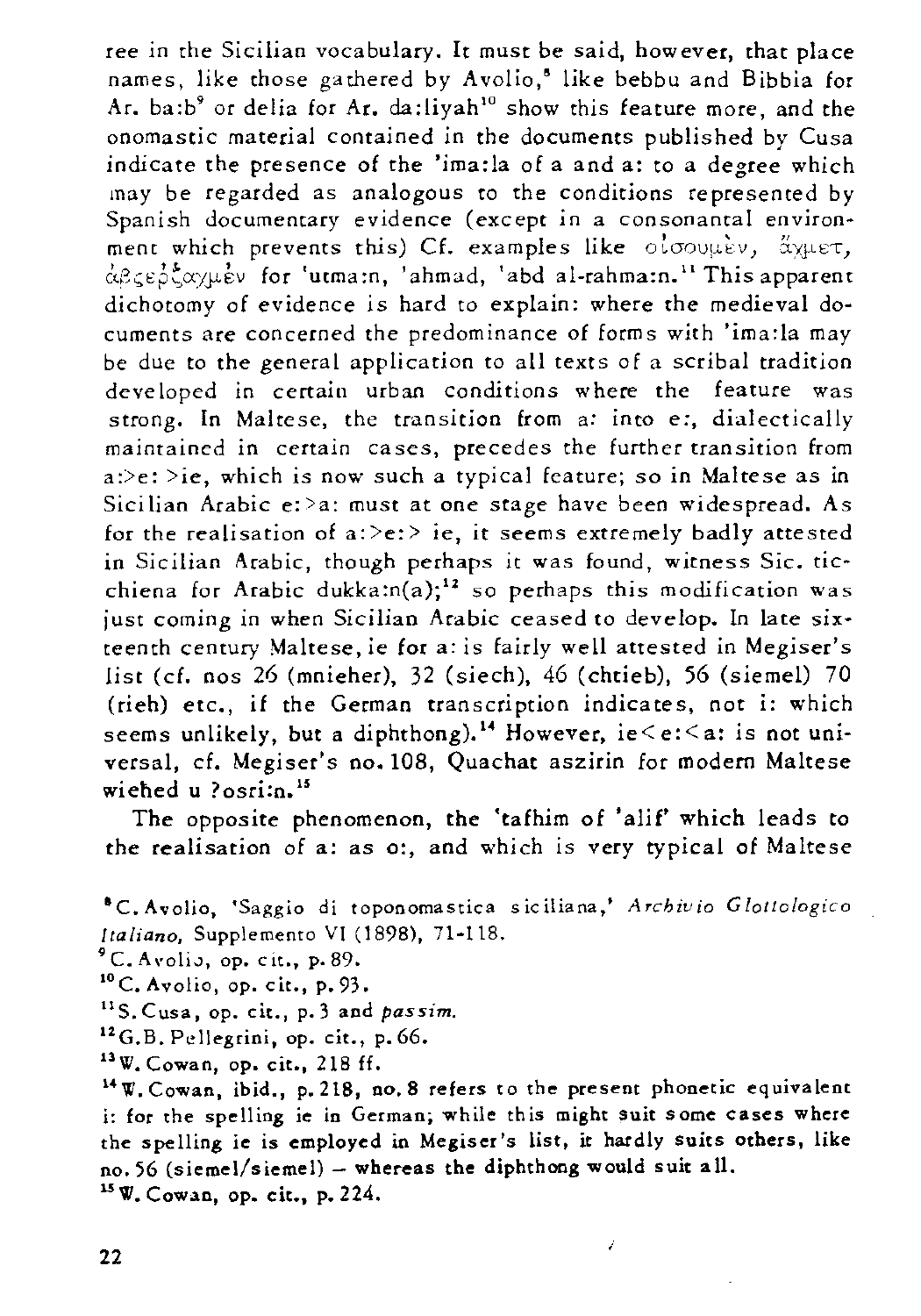peasant dialects<sup>16</sup> is apparently very difficult to document in the early Sicilian records, or in the dialect vocabulary (one might doubtfully point to e.g. Sic. toccu if from Ar. ta:q).<sup>17</sup> Nor is it evi**dent in Megiser's list, or in the notarial documents dealt with by**  Wettinger. Further documentation would thus be needed before one could with any confidence invoke Phoenician substratum influenc**es to explain the occurrence of this feature in Malta, as Cantineau**  suggested;<sup>18</sup> since a similar Phoenician background had existed in Western Sicily one might have expected it there also, if substratum influence was responsible.

The other two pairs of Arabic vowels i/i: and u/u:, and the diphthongs, appear to be of less interest for our discussion. We may **however, note some other phenomena which do seem relevant to it.**  Firstly, there is the extreme frequency of epentbetic vowels in beth Sicilian dialect forms derived from Arabic, such as macalubbi for Ar. maqlu:b,<sup>19</sup> and also more occasionally in transcriptions in medieval documents, as in the case of  $\circ \circ \circ \circ \circ \mu$ èv /'utma:n. <sup>20</sup> Romance influences are probably at work bere. It is interesting that Megiser's list with no. 51 nisit/rop for Maltese nisrop<sup>21</sup> and Wettinger's earlier documents with sikiluna for Maltese scicluna<sup>22</sup> and mahanuc for Maltese Mahnuq<sup>23</sup> may attest the occasional early occurrence of similar forms in Malta. Secondly there is an indication of an occasional tendency towards vowel harmony<sup>24</sup> on the Sicilian side. Here one might refer, among the dialect words, to such examples as fucurunna for Ar. faqru:n,<sup>25</sup> or Sic. zibbibu for Ar. zabi:b:<sup>26</sup> or on the documentary side to e.g. the form  $\mu$ ouxou $\mu\mu\mu\sigma\sigma$  for mu-

**17 G.B. Pellegrioi, op. eit., p.96 .** 

<sup>18</sup> J. Cantineau, op. cit., pp. 100-101.

<sup>19</sup> G.B. Pellegrini, op. cit., p. 149.

**20 S.Cusa, Ope cit., p. 3 and** *passim.* 

**21W.Cowan, op. dt., p.220.** 

**22G.Wettinger,** *Journal* **0/** *j\1altese Studies,* **ao.S., 1968, p.45.** 

**23G. Wettinger, op. eit., p.41..** 

<sup>24</sup> About vowel harmoney in Maltese, see the remarks by H. Stumme, op. eit., pp. 100 § 18 and in general J. Contineau, op. eit., pp. 111-112.

<sup>25</sup> G.B. Pellegrini, op. cit., p. 126 - taking the alternative and no doubt **primary form fucurnuna instead of cufuruna listed by Pellegrini in the**  first place.

"'G.B.Pellegrini, op. eit., p.122.

<sup>&</sup>lt;sup>16</sup> H. Stumme, *Maltesische Studien* (Leipzig, 1904) pp. 99, § 17 Cf. J. Can**tineau,** *Etudes de Linguistique Arabe* **(Paris, 1960), p.lOO.**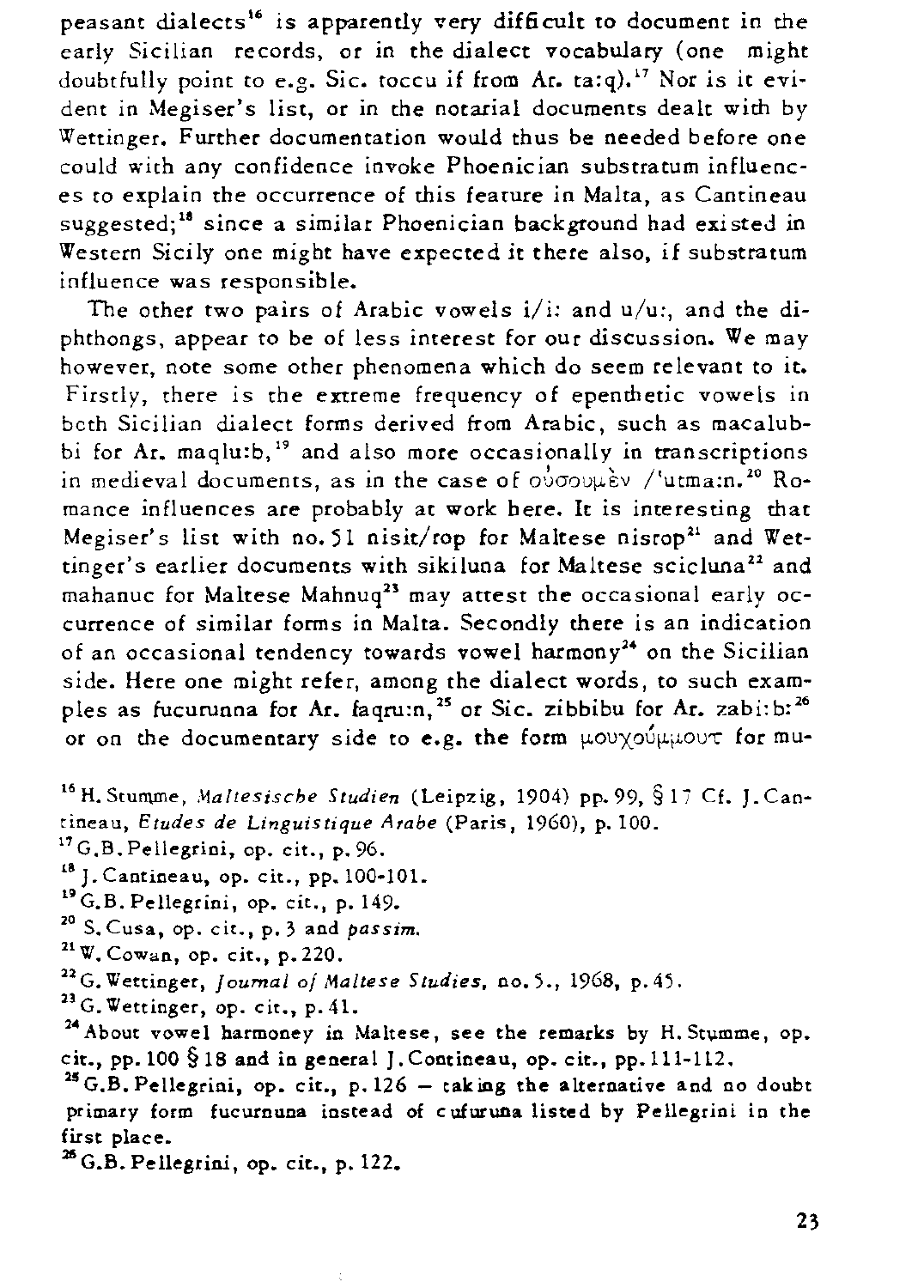**hammad. l7** 

An analagous Maltese form - muhumud - occurs in Latin tran**scription in one of Wettinger's lists: 28 so the tendency seems to**  have been active in Malta early, and it is fairly widely exemplified **in the dialectical vocabulary now, and to a somewhat lesser,**  though still noticeable degree in standard Maltese.

We must now briefly turn to the rather more forbidding problem of consonantal evidence. Here we shall even less attempt to offer a **comprehensive treatment, and restrict ourselves to offering observations about certain selected features of special interest for us.**  - That we are badly placed to pronounce about the question whe**ther there was, in Sicilian Arabic <sup>t</sup>any tendency towards the fusion of emphatic and non-emphatic consonants which is observable in modern Maltese was stated before. (We may however observe that in the case of q, there appears to be at least one word in which there iS <sup>t</sup>in Sicily, the realisation? which is now almost universal in Maltese; this is Sic. saia for Ar. sa:qiya; there are a number of**  place names of this name in Sicily)." Similarly transcriptions do **net allow us any genuine insight into the question whether h and h** had begun to become fused in Sicilian Arabic, as they gradually did in  $\text{Malta.}$  On the other hand' and g were still distinct in Sicily - the latter is fairly regularly represented by an equivalent in documentary transcriptions and modern dialects - while the former appears to have begun to show signs of the weakening which has progressed so much further in Maltese; Arabic derived Sicilian **words often show no equivalent for it.** 

A last subject we may briefly touch on *is* the phenomenon of devoicing, which has gained such an important place in modern Maltese. It may have occurred, at least sporadically, in Sicilian Arabic, if forms like Sic. marcatu for Ar. marqad,<sup>30</sup> or Sic. gaitu for **Ar. qa:'idll are taken into account. Caution is however needed, as**  we are reminded by Cowan's observations on kindred questions in the case of Megiser's transcriptions of early Maltese.<sup>32</sup>

The overall impression received from this somewhat incomplete

*'r1* **s. Cus.a, op. cit., p.68. 2eG. Wettinger,** *Journal* **0/** *,\1aitese Studies.* **00.5, 1968, p.42. 19 G. B. Pellegrini, op. cit., p. 54; c. Avolio, op. dt., p.94. lOG.B. Pellegrini, op. cit., p. 149. 31 G.B. Pellegrini, op. cit., pp. 23, 25. llW.Cowan, op. cit., p.223.**